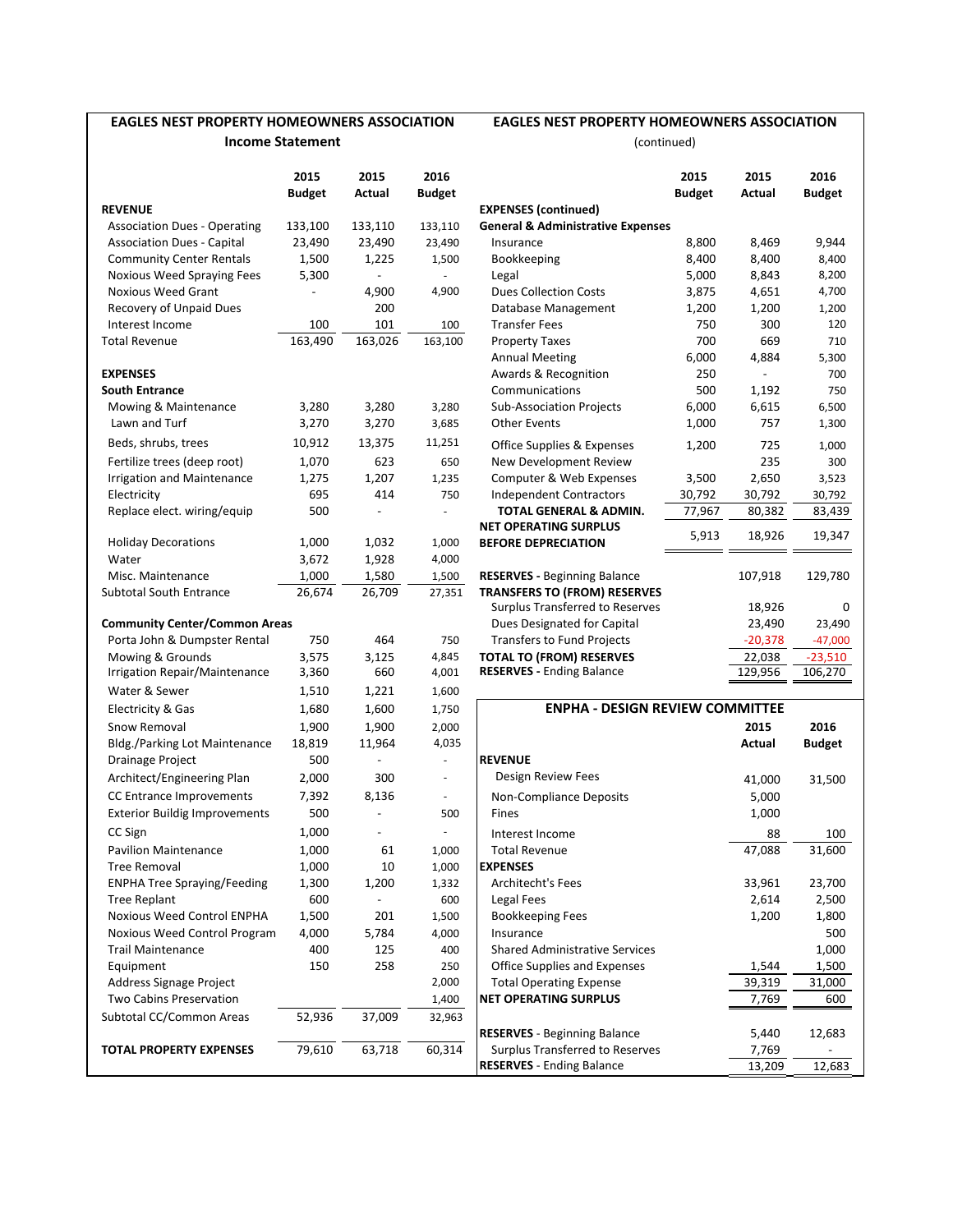#### **EAGLES NEST PROPERTY HOMEOWNERS ASSOCIATION OPERATING BUDGET** AS APPROVED BY THE BOARD OF DIRECTORS DECEMBER 10, 2015

|                                      | 2015          | 2015            | 2016          |
|--------------------------------------|---------------|-----------------|---------------|
|                                      | <b>Budget</b> | <b>Forecast</b> | <b>Budget</b> |
| <b>REVENUE</b>                       |               |                 |               |
| <b>Association Dues - Operating</b>  | 133,100       | 133,110         | 133,110       |
| <b>Association Dues - Capital</b>    | 23,490        | 23,490          | 23,490        |
| <b>Community Center Rentals</b>      | 1,500         | 1,500           | 1,500         |
| Noxious Weed Spraying Fees           | 5,300         |                 |               |
| Grants                               |               | 4,900           | 4,900         |
| Recovery of Unpaid Dues and Fees     |               | 200             |               |
| Interest Income                      | 100           | 95              | 100           |
|                                      | 163,490       | 163,295         | 163,100       |
| <b>EXPENSES</b>                      |               |                 |               |
| <b>South Entrance</b>                |               |                 |               |
| Mowing & Maintenance                 | 3,280         | 3,280           | 3,280         |
| Maintenance - Lawn and Turf          | 3,270         | 3,270           | 3,685         |
| Maintenance - Beds, shrubs, trees    | 10,912        | 13,375          | 11,251        |
| Fertilize trees (deep root)          | 1,070         | 623             | 650           |
| <b>Irrigation and Maintenance</b>    | 1,275         | 1,275           | 1,235         |
| Electricity                          | 695           | 695             | 750           |
| Replace elect. wiring/equip          | 500           | 500             |               |
| <b>Holiday Decorations</b>           | 1,000         | 1,000           | 1,000         |
| Water                                | 3,672         | 3,856           | 4,000         |
| Misc. Maintenance                    | 1,000         | 1,330           | 1,500         |
| <b>Subtotal South Entrance</b>       | 26,674        | 29,204          | 27,351        |
| <b>Community Center/Common Areas</b> |               |                 |               |
| Porta John & Dumpster Rental         | 750           | 750             | 750           |
| Mowing & Grounds                     | 3,575         | 3,575           | 4,845         |
| Irrigation Repair/Maintenance        | 3,360         | 660             | 4,001         |
| Water & Sewer                        | 1,510         | 1,510           | 1,600         |
| Electricity & Gas                    | 1,680         | 1,680           | 1,750         |
| Snow Removal                         | 1,900         | 1,900           | 2,000         |
| Other Bldg./Parking Lot Maintenance  | 18,819        | 13,440          | 4,035         |
| Drainage Project                     | 500           | 500             |               |
| Architect/Engineering Plan           | 2,000         | 300             |               |
| <b>CC</b> Entrance Improvements      | 7,392         | 8,136           |               |
| <b>Exterior Buildig Improvements</b> | 500           | 500             | 500           |
|                                      |               |                 |               |
| CC Sign                              | 1,000         |                 |               |
| <b>Pavilion Maintenance</b>          | 1,000         | 61              | 1,000         |
| <b>Tree Removal</b>                  | 1,000         | 10              | 1,000         |
| <b>ENPHA Tree Spraying/Feeding</b>   | 1,300         | 11              | 1,332         |
| <b>Tree Replant</b>                  | 600           | 12              | 600           |
| <b>Noxious Weed Control ENPHA</b>    | 1,500         | 13              | 1,500         |
| Noxious Weed Control Program         | 4,000         | 14              | 4,000         |
| <b>Trail Maintenance</b>             | 400           | 25              | 400           |
| Equipment                            | 150           | 16              | 250           |
| Address Signage Project              |               |                 | 2,000         |
| Two Cabins Preservation              |               |                 | 1,400         |
| Subtotal CC/Common Areas             | 52,936        | 33,113          | 32,963        |
| <b>TOTAL PROPERTY EXPENSES</b>       | 79,610        | 62,317          | 60,314        |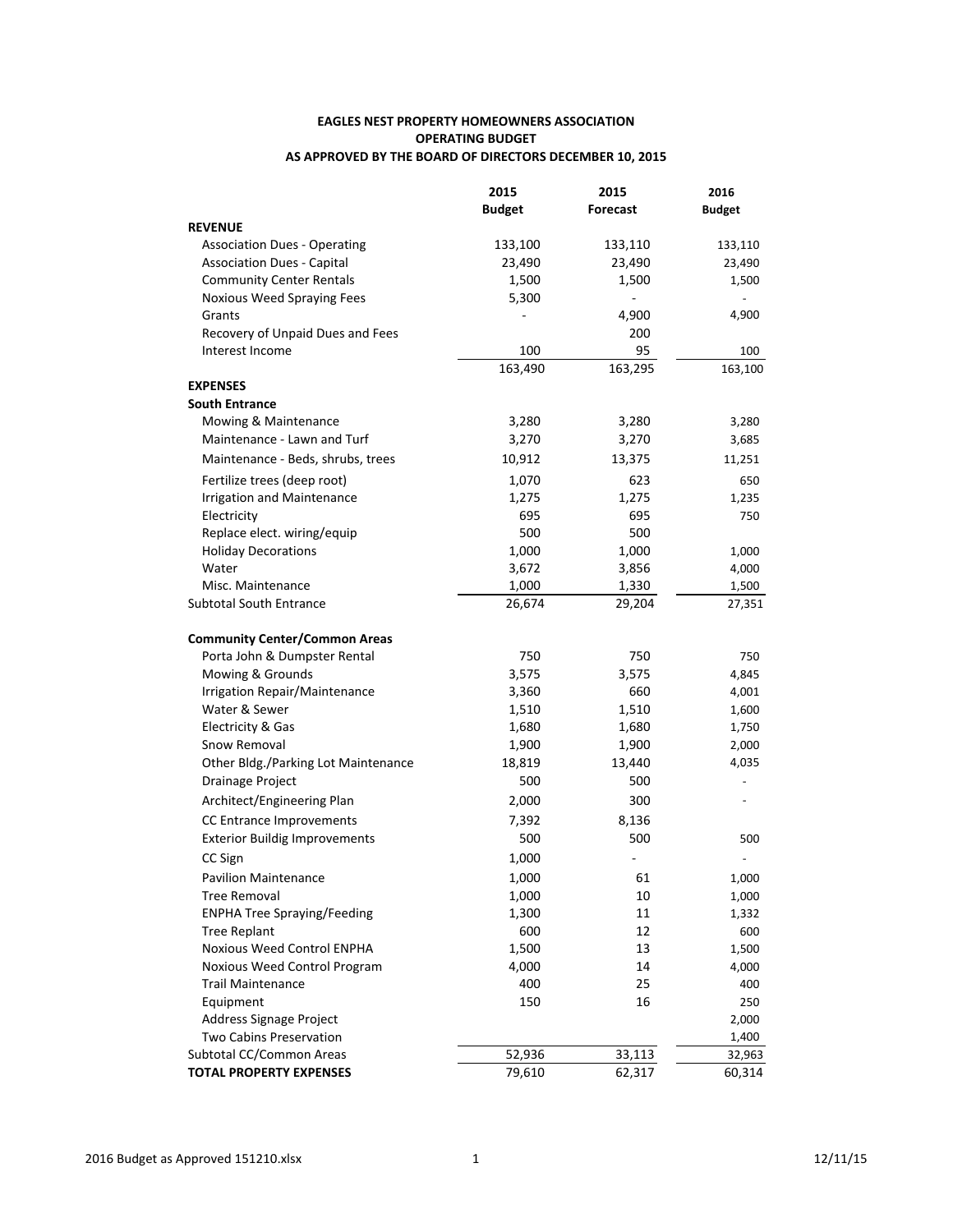#### **EAGLES NEST PROPERTY HOMEOWNERS ASSOCIATION OPERATING BUDGET** AS APPROVED BY THE BOARD OF DIRECTORS DECEMBER 10, 2015

|                                              | 2015          | 2015      | 2016          |
|----------------------------------------------|---------------|-----------|---------------|
|                                              | <b>Budget</b> | Forecast  | <b>Budget</b> |
| <b>General &amp; Administrative Expenses</b> |               |           |               |
| Insurance                                    | 8,800         | 8,469     | 9,944         |
| Bookkeeping                                  | 8,400         | 8,400     | 8,400         |
| Legal                                        | 5,000         | 9,200     | 8,200         |
| <b>Dues Collection Costs</b>                 | 3,875         | 4,651     | 4,700         |
| Database Management                          | 1,200         | 1,200     | 1,200         |
| Transfer Fees                                | 750           | 300       | 120           |
| <b>Property Taxes</b>                        | 700           | 669       | 710           |
| <b>Annual Meeting</b>                        | 6,000         | 4,884     | 5,300         |
| Awards & Recognition                         | 250           | 250       | 700           |
| Communications                               | 500           | 1,175     | 750           |
| Sub-Association Projects                     | 6,000         | 6,558     | 6,500         |
| <b>Other Events</b>                          | 1,000         | 757       | 1,300         |
| Office Supplies & Expenses                   | 1,200         | 1,200     | 1,000         |
| New Development Review                       |               | 122       | 300           |
| Computer & Web Expenses                      | 3,500         | 3,600     | 3,523         |
| <b>Independent Contractors</b>               | 30,792        | 30,792    | 30,792        |
| <b>TOTAL GENERAL &amp; ADMINSITRATIVE</b>    | 77,967        | 82,227    | 83,439        |
| <b>NET SURPLUS (LOSS) FROM OPERATIONS</b>    |               |           |               |
| <b>BEFORE DEPRECIATION</b>                   | 5,913         | 18,751    | 19,347        |
| <b>DEPRECIATION (Non-cash)</b>               |               | 32,624    | 32,624        |
| <b>SURPLUS (DEFICIT) (Accrual basis)</b>     |               | $-13,873$ | $-13,277$     |
| <b>RESERVES - Beginning Balance</b>          |               | 107,917   | 129,780       |
| <b>TRANSFERS TO (FROM) RESERVES</b>          |               |           |               |
| Annual Surplus Transferred to Reserves       |               | 18,751    | 0             |
| Dues Designated for Capital                  |               | 23,490    | 23,490        |
| Transfers from Reserves to Fund Projects     |               | $-20,378$ | $-47,000$     |
| TOTAL TRANSFERS TO (FROM) RESERVES           | ÷             | 21,863    | $-23,510$     |
| <b>RESERVES - Ending Balance</b>             |               | 129,780   | 106,270       |
|                                              |               |           |               |